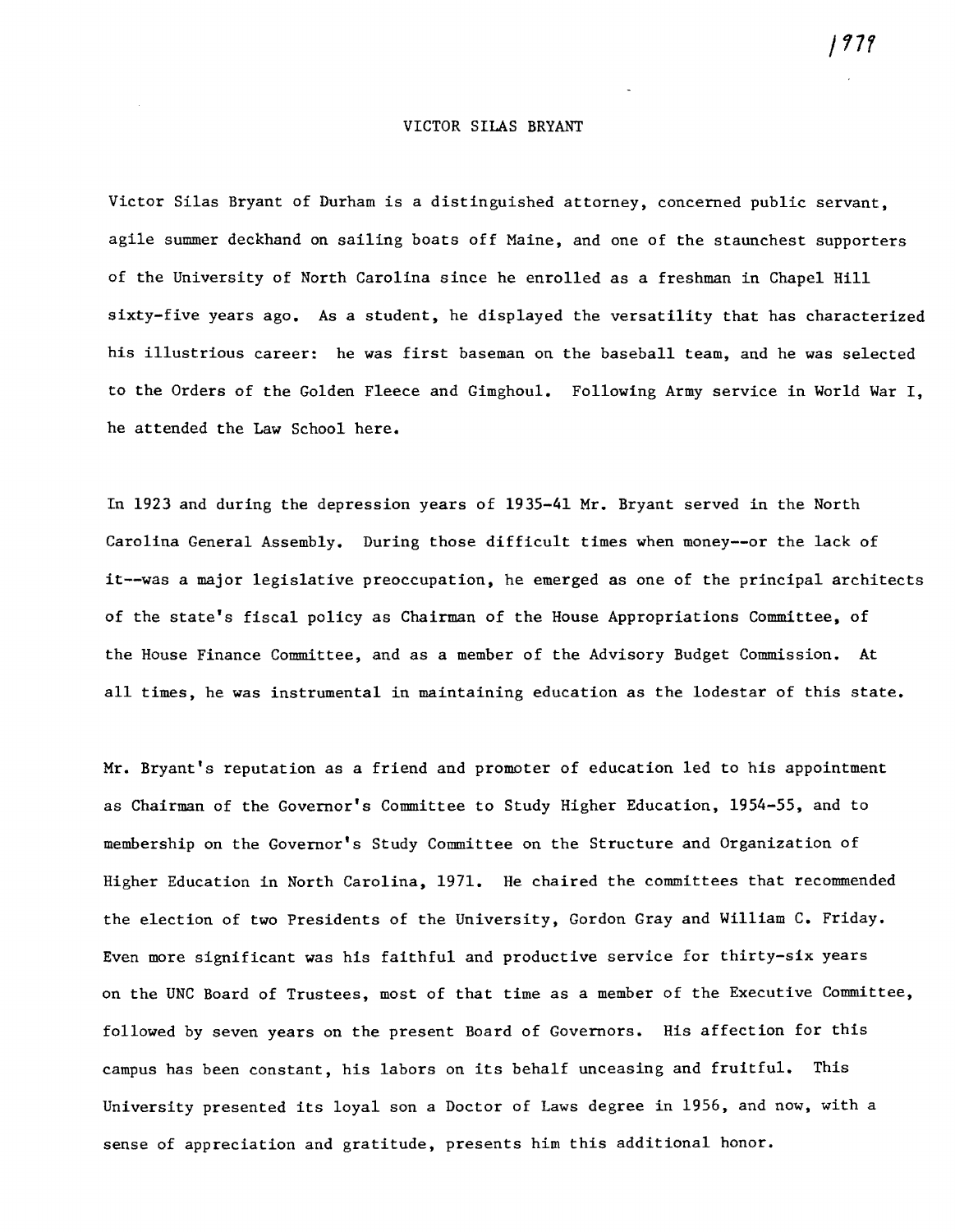# JACOB BERKE FREEDLAND

Jacob Berke Freedland is a Charlotte dentist whose many achievements in his profession and in the public service have enriched the quality of life for many thousands of persons in many places. A native of Wilmington, he attended this University and Emory University. In Charlotte he chose to limit his successful private practice so that he could participate widely in community affairs, playa leadership role in the development of his profession, and for a number of years, to teach at this Institution on a regular basis as a Clinical Professor.

Dr. Freedland's greatest professional contribution has been in the area of Endodontics. With a talent for organization, professional skill, boundless enthusiasm, and compassion for human suffering, he has worked to establish this important specialty of dental care. He was President of the American Association of Endodontists in 1964, served several years as Director of the American Board of Endodontics, and recently has chaired the Advisory Committee on Advanced Education in Endodontics of the Commission on Accreditation

Many honors and awards have come to this energetic alumnus, including the Distinguished Service Award of the Dental Foundation of North Carolina, the Pierre Fauchard Award, and earlier this year, the Distinguished Service Award of the North Carolina Chapter of the Academy of General Dentistry. He is an honorary member of Omicron Kappa Upsilon and a fellow of the American College of Dentists and of the International College of Dentists. Perhaps most important, the Jacob Berke Freedland Chair in Endodontics has been established at the School of Dentistry here by his colleagues here and abroad. Dr. Freedland's service to this University is symbolized in the fine pieces of African art which he and Mrs. Freedland presented to the Ackland Museum. The University now recognizes the man Dean Raymond P. White once referred to as "an amazing guy" with this Award.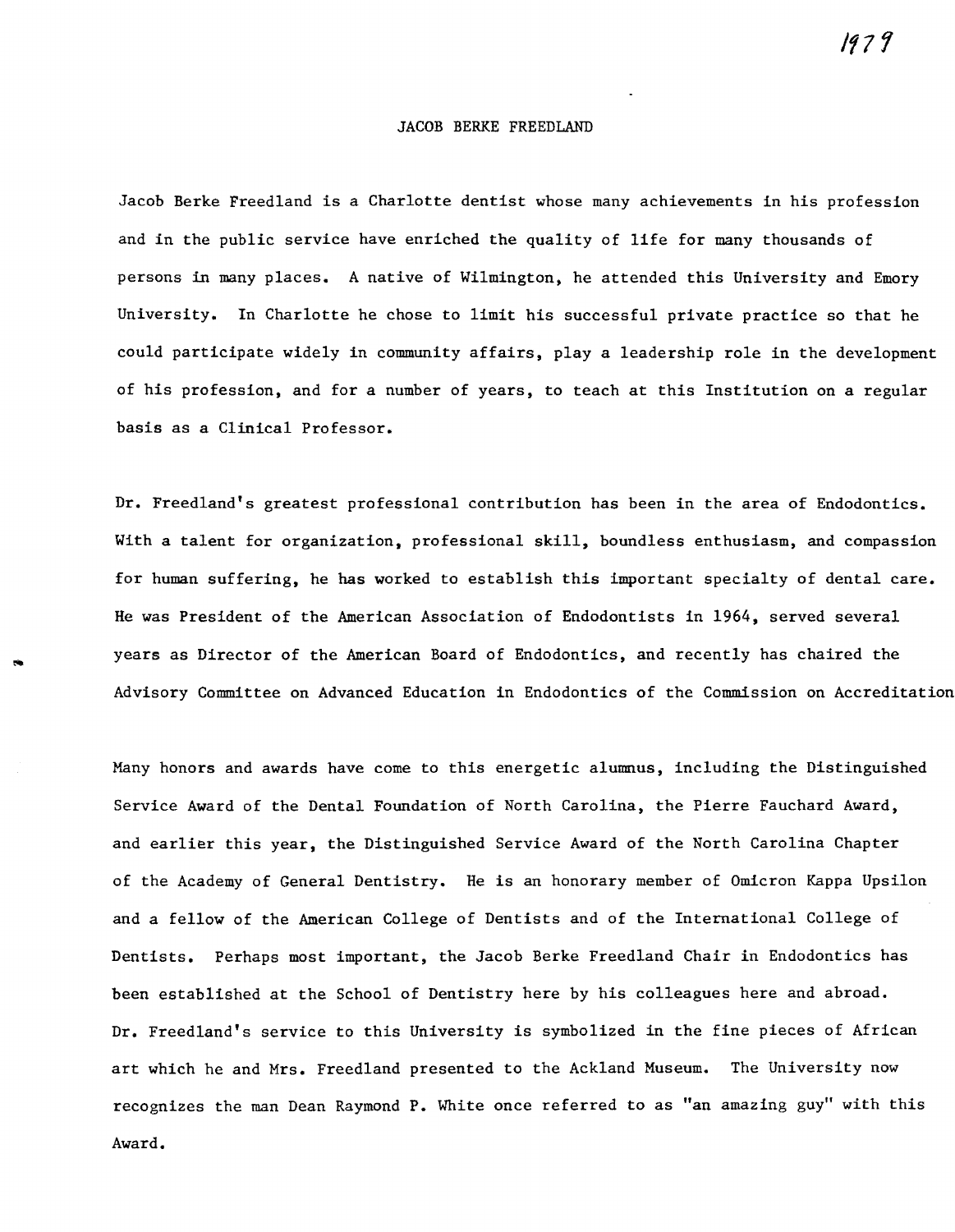## MAY BELLE PENN JONES

May Belle Penn Jones is a talented alumna whose many contributions to society have come on several levels. She has served as an effective teacher, a top business executive, and an ardent farmer. She received her Bachelor's degree here, Phi Beta Kappa, and a Master's degree as well. As President of the Women's Student Government Association, she helped to persuade the General Assembly to build Spencer Dormitory. She taught for two years and then, for a decade, devoted herself to her family.

When May Belle Penn Jones entered the field of business she did so equipped with superior ability, optimism, and a capacity for ceaseless hard work. Without benefit of executive training programs but on her own initiative, she rose through positions in Macy's in New York and Meyer's Department Store in Greensboro to become the efficient head of two important organizations: she was Chairman of the Board of Directors and Chief Executive Officer of Mark Cross, Inc., and President and Chief Executive Officer of Drake America Corporation, both in New York. During these years she also managed a farm near Greensboro--often, herself, helping to save a newborn calf or cleaning out a stall--and she taught for several years at the University of North Carolina at Greensboro.

Mrs. Jones has also found time to work with important public service organizations and to lecture on such subjects as women in business. A few years ago she helped to found the Center for the Study of Human Values, an organization which is presently being incorporated into the program in the Humanities for the Study of Human Values here at Chapel Hill. She served as a member of the Board of Directors of that Center for several years. In 1973 she received the Public Service Award of Chi Omega Sorority. The University, with this Award, acclaims the brilliant life and career of this gifted alumna.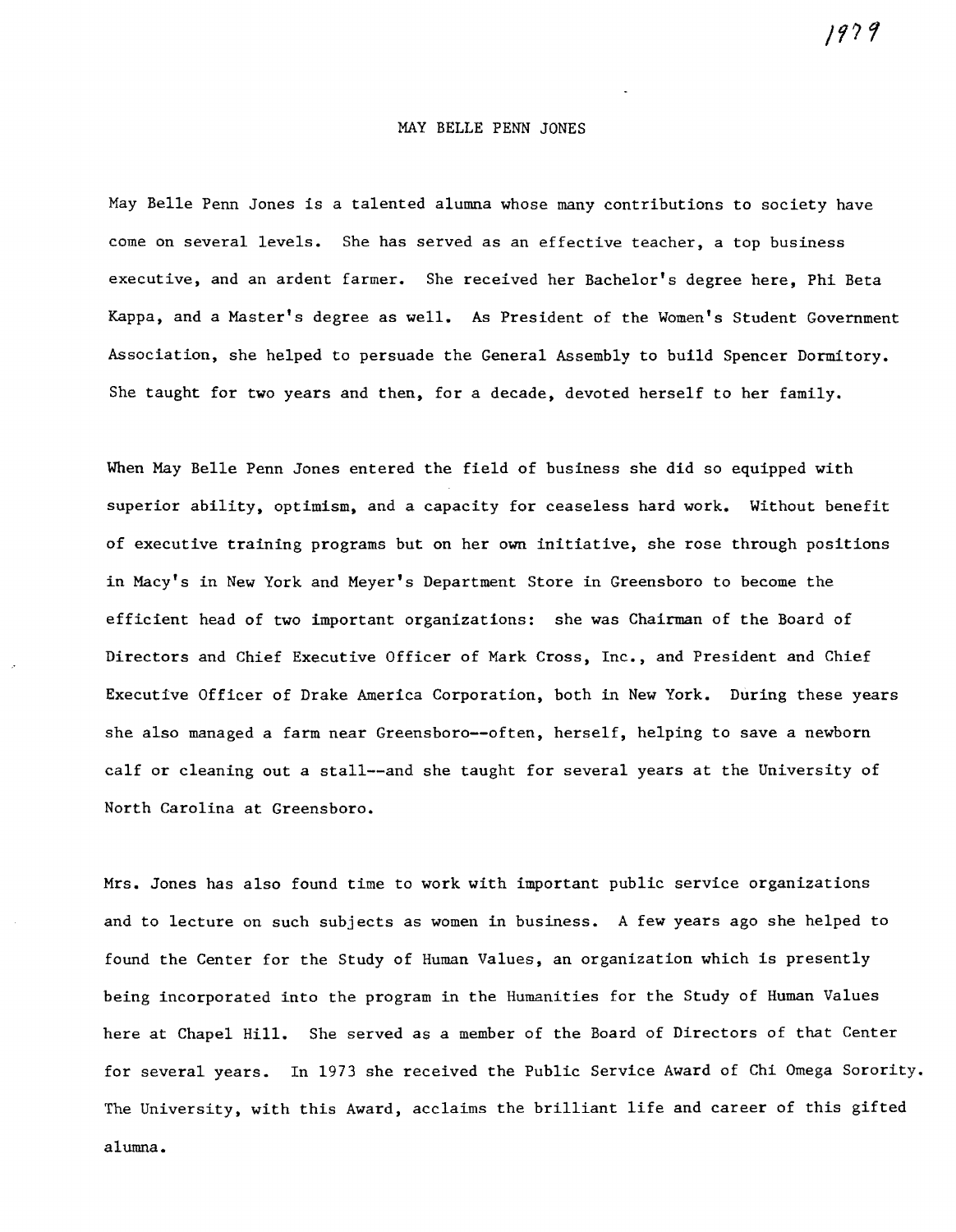#### FRANK HAWKINS KENAN

Frank Hawkins Kenan is a devoted public servant, a highly successful businessman, and an alumnus extraordinarily supportive of this University. Born in Atlanta to a North Carolina family, he received his Bachelor of Science in Commerce here, where his accomplishments gave promise of the future and brought him membership in the Orders of the Grail and Gimghoul. With a small amount of capital he formed the Kenan Oil Company and, as he once said, "Everything grew from that." The complex properties that he now owns and supervises extend from Virginia to Florida and require sagacious insight to control. Granville Towers, which he constructed and operates, functions as an essential part of this campus.

Mr. Kenan is always active in the public interest; he served several terms as Durham County Commissioner and in a crucial period was on the Board of Trustees of the Durham County Hospital Corporation; he is a Trustee of Durham Academy, of the Duke Endowment, of the William Rand Kenan, Jr., Charitable Trust, and of the Research Triangle Institute.

 $\mathbb{R}^n$ 

The support given to this University by Mr. Kenan and others of his family has been vital to its well-being and has bolstered its national reputation. He has served as a member of the Order of the Tar Heel One Hundred and on the Boards of the Medical Foundation, the Business Foundation, the Arts and Sciences Foundation, and the Institutional Development Foundation. He was first President of the Sarah Graham Kenan Foundation. Mr. Kenan once said that the qualities he has sought in employees are loyalty and enthusiasm. These are precisely the characteristics that have made him so invaluable to this Institution as an alumnus. In 1976 he was given the Distinguished Service Award of the School of Medicine and last year the Distinguished Service Medal of the General Alumni Association. The University delights to honor, once again, this illustrious son.

/977